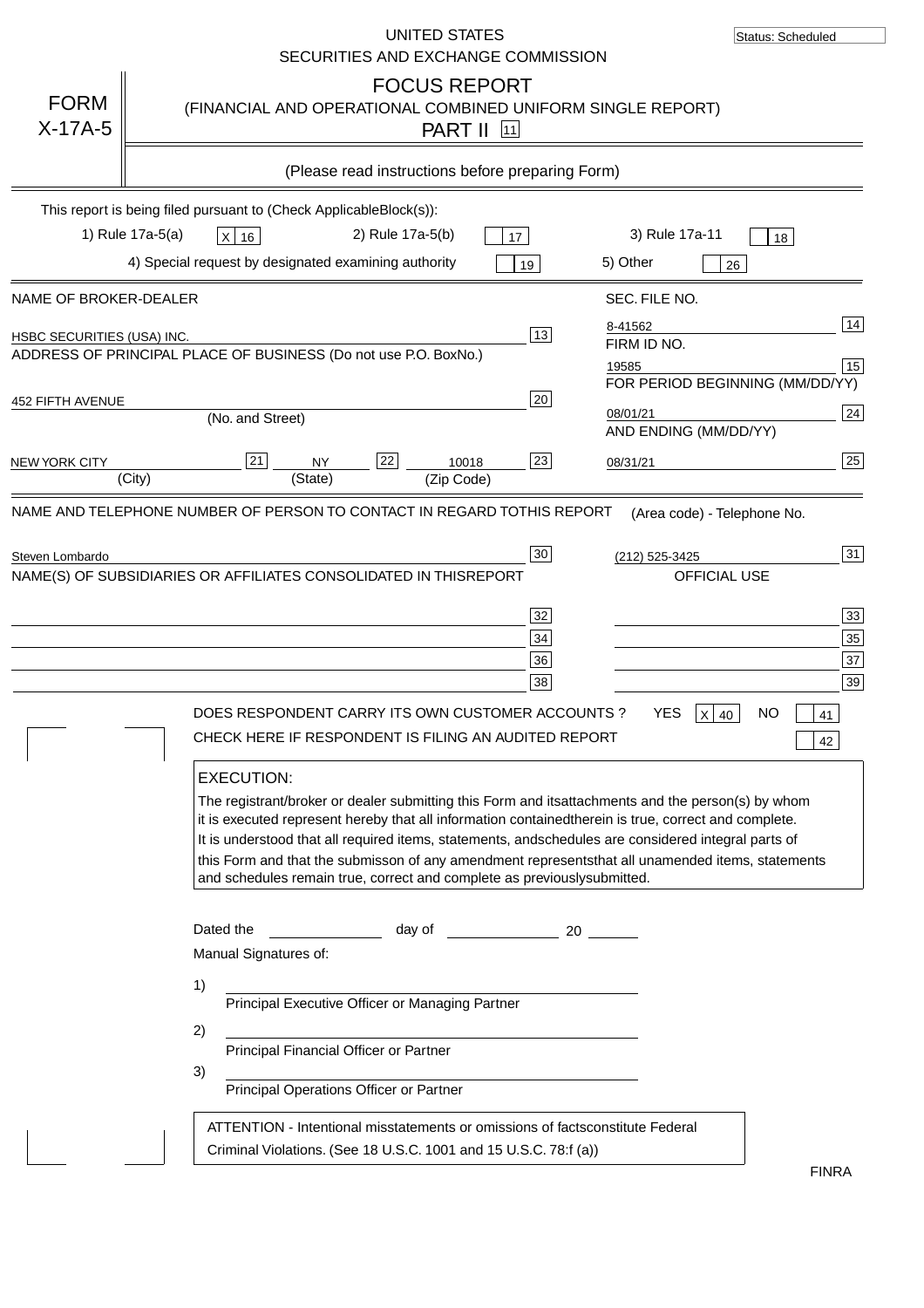SUPPLEMENT TO FINANCIAL AND OPERATIONAL COMBINED UNIFORM SINGLE REPORT PART II

BROKER OR DEALER

HSBC SECURITIES (USA) INC.

08/31/21

as of

# STATEMENT OF SEGREGATION REQUIREMENTS AND FUNDS IN SEGREGATION FOR CUSTOMERS TRADING ON U.S. COMMODITY EXCHANGES

| SEGREGATION REQUIREMENTS (Section 4d(2) of the CEAct)                                          |                   |                          |           |
|------------------------------------------------------------------------------------------------|-------------------|--------------------------|-----------|
| 1. Net ledger balance                                                                          |                   |                          |           |
| A. Cash                                                                                        |                   | \$<br>1,622,666,732 7010 |           |
| B. Securities (at market)                                                                      |                   | 675,884,395 7020         |           |
| 2. Net unrealized profit (loss) in open futures contracts<br>traded on a contract market       |                   | 729,335,252 7030         |           |
| 3. Exchange traded options                                                                     |                   |                          |           |
| A. Add market value of open option contracts purchased on a<br>contract market                 |                   | 379,545,205 7032         |           |
| B. Deduct market value of open option contracts granted (sold)<br>on a contract market         |                   | 150,680,672) 7033        |           |
| 4. Net equity (deficit) (add lines 1, 2, and 3)                                                |                   | 3,256,750,912 7040       |           |
| 5. Accounts liquidating to a deficit and accounts with debit<br>balances                       |                   |                          |           |
| - gross amount                                                                                 | 7045<br>6,604,992 |                          |           |
|                                                                                                |                   |                          |           |
| Less: amount offset by customer owned securities                                               | 6,604,820) 7047   |                          | 7050      |
| 6. Amount required to be segregated (add lines 4 and 5)                                        |                   | \$<br>3,256,751,084      | 7060      |
|                                                                                                |                   |                          |           |
| FUNDS IN SEGREGATED ACCOUNTS                                                                   |                   |                          |           |
| 7. Deposited in segregated funds bank accounts                                                 |                   |                          |           |
| A. Cash                                                                                        |                   | 10,368,929 7070          |           |
| B. Securities representing investments of customers' funds<br>(at market)                      |                   | $\Omega$                 | 7080      |
| C. Securities held for particular customers or option customers<br>in lieu of cash (at market) |                   | 180,586,191 7090         |           |
| 8. Margins on deposit with derivatives clearing organizations<br>of contract markets           |                   |                          |           |
| A. Cash                                                                                        |                   | \$<br>2,504,755,123 7100 |           |
| B. Securities representing investments of customers' funds<br>(at market)                      |                   |                          | $0$  7110 |
| C. Securities held for particular customers or option customers<br>in lieu of cash (at market) |                   | 468,102,861 7120         |           |
| 9. Net settlement from (to) derivatives clearing organizations<br>of contract markets          |                   | (49, 245, 683)           | 7130      |
| 10. Exchange traded options                                                                    |                   |                          |           |
| A. Value of open long option contracts                                                         |                   | 379,545,205 7132         |           |
| B. Value of open short option contracts                                                        |                   | 150,680,672 7133         |           |
| 11. Net equities with other FCMs                                                               |                   |                          |           |
| A. Net liquidating equity                                                                      |                   | 775,719 7140             |           |
| B. Securities representing investments of customers' funds<br>(at market)                      |                   |                          | 7160      |
| C. Securities held for particular customers or option customers<br>in lieu of cash (at market) |                   | 25,347,656               | 7170      |
| 12. Segregated funds on hand (describe:                                                        |                   | 1,847,687 7150           |           |
| 13. Total amount in segregation (add lines 7 through 12)                                       |                   | 3,371,403,016 7180       |           |
| 14. Excess (deficiency) funds in segregation (subtract line 6 from line 13)                    | \$                | 114,651,932 7190         |           |
| 15. Management Target Amount for Excess funds in segregation                                   |                   | 105,000,000 7194<br>\$   |           |
| 16. Excess (deficiency) funds in segregation over (under) Management Target Amount Excess      |                   | 9,651,932 7198<br>\$     |           |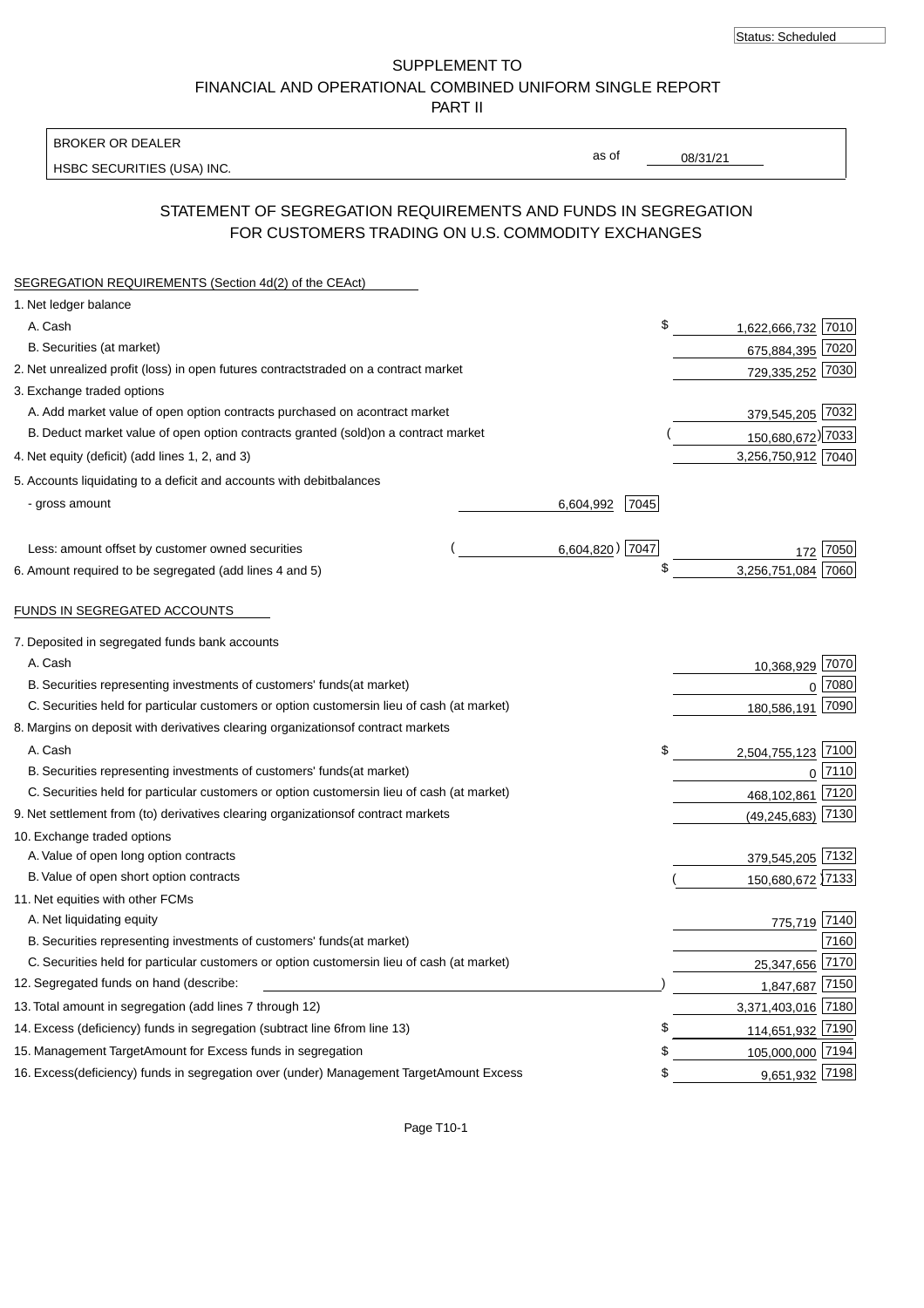SUPPLEMENT TO

FINANCIAL AND OPERATIONAL COMBINED UNIFORM SINGLE REPORT

PART II

HSBC SECURITIES (USA) INC. 08/31/21 BROKER OR DEALER as of

## STATEMENT OF SEGREGATION REQUIREMENTS AND FUNDS IN SEGREGATION FOR CUSTOMERS' DEALER OPTIONS ACCOUNTS

| 1. Amount required to be segregated in accordance |            |      |
|---------------------------------------------------|------------|------|
| with Commission regulation 32.6                   | \$         | 7200 |
| 2. Funds in segregated accounts                   |            |      |
| A. Cash                                           | \$<br>7210 |      |
| B. Securities (at market)                         | 7220       |      |
| C. Total                                          |            | 7230 |
| 3. Excess (deficiency) funds in segregation       |            |      |
| (subtract line 2.C from line 1)                   |            | 7240 |
|                                                   |            |      |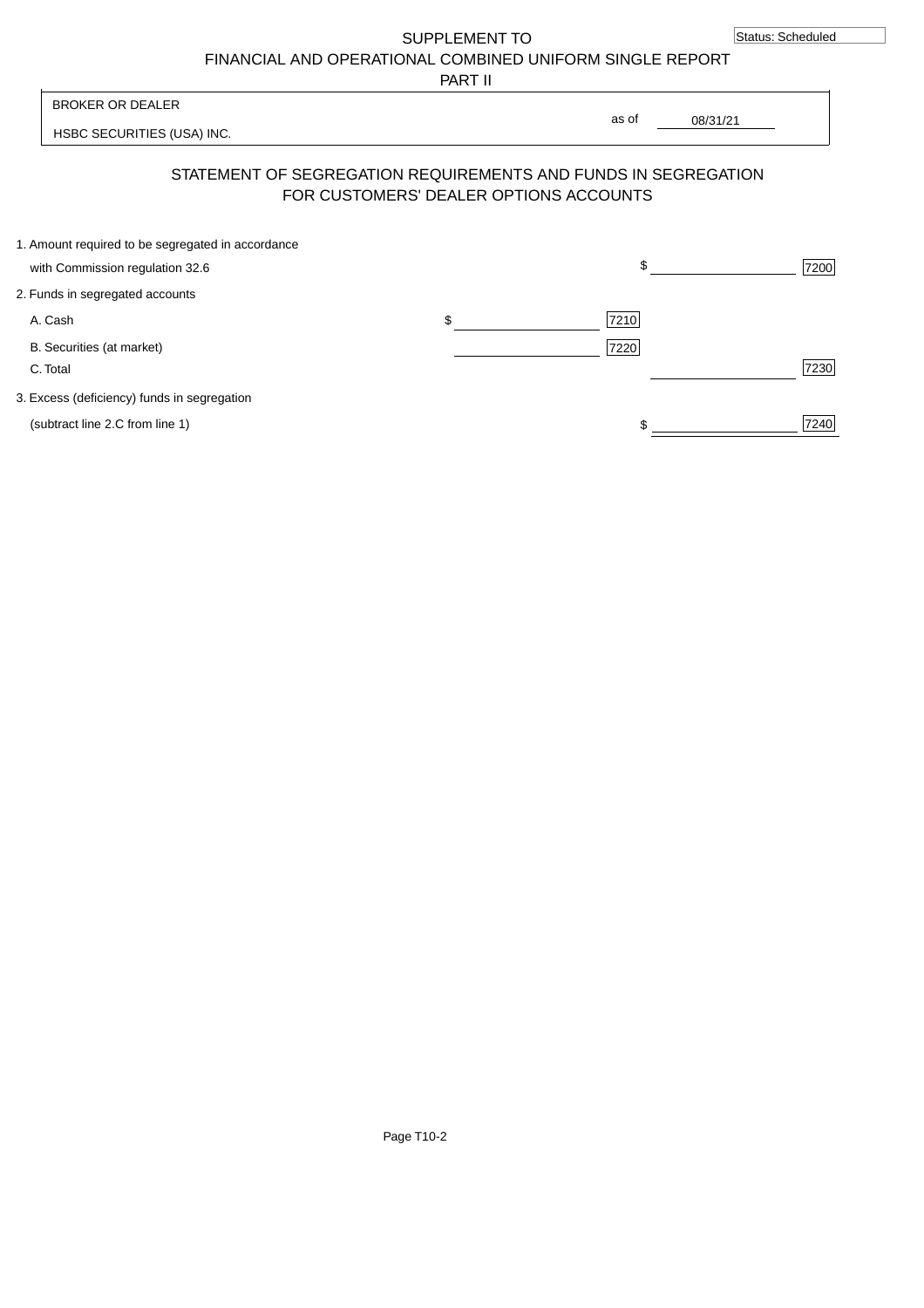SUPPLEMENT TO FINANCIAL AND OPERATIONAL COMBINED UNIFORM SINGLE REPORT

PART II

HSBC SECURITIES (USA) INC. The state of the second second second second second second second second second second second second second second second second second second second second second second second second second sec BROKER OR DEALER

as of

## STATEMENT OF SECURED AMOUNTS AND FUNDS HELD IN SEPARATE ACCOUNTS PURSUANT TO COMMISSION REGULATION 30.7

#### FOREIGN FUTURES AND FOREIGN OPTIONS SECURED AMOUNTS

| Amount required to be set aside pursuant to law, rule or<br>regulation of a foreign government<br>or a rule of a self-regulatory organization authorized<br>thereunder                       |                                   | \$                             | 7305         |
|----------------------------------------------------------------------------------------------------------------------------------------------------------------------------------------------|-----------------------------------|--------------------------------|--------------|
| 1. Net ledger balance - Foreign Futures and Foreign Option Trading - All Customers<br>A. Cash<br><b>B.</b> Securities<br>(at market)                                                         |                                   | \$<br>91,440,009<br>13,399,584 | 7315<br>7317 |
| unrealized profit (loss) in open futures contracts traded on a foreign board of trade<br>2. Net                                                                                              |                                   | 29,463,019                     | 7325         |
| 3. Exchange traded options<br>A. Market value of open option contracts purchased on a foreign board of trade<br>B. Market value of open contracts granted (sold) on a foreign board of trade |                                   | 0                              | 7335<br>7337 |
| (add lines 1.2. and 3.)<br>4. Net equity (deficit)                                                                                                                                           |                                   | \$<br>134,302,612              | 7345         |
| 5. Accounts liquidating to a deficit and accounts with<br>debit balances - gross<br>amount<br>Less: amount offset by customer owned securities                                               | 7351<br>2,618<br>$_0$ ) 7352      | 2,618                          | 7354         |
| 6. Amount required to be set aside as the secured amount - Net Liquidating                                                                                                                   | Equity Method (add lines 4 and 5) | \$<br>134,305,230              | 7355         |
| 7. Greater of amount required to be set aside pursuant to foreign jurisdiction (above) or line 6.                                                                                            |                                   | 134,305,230                    | 7360         |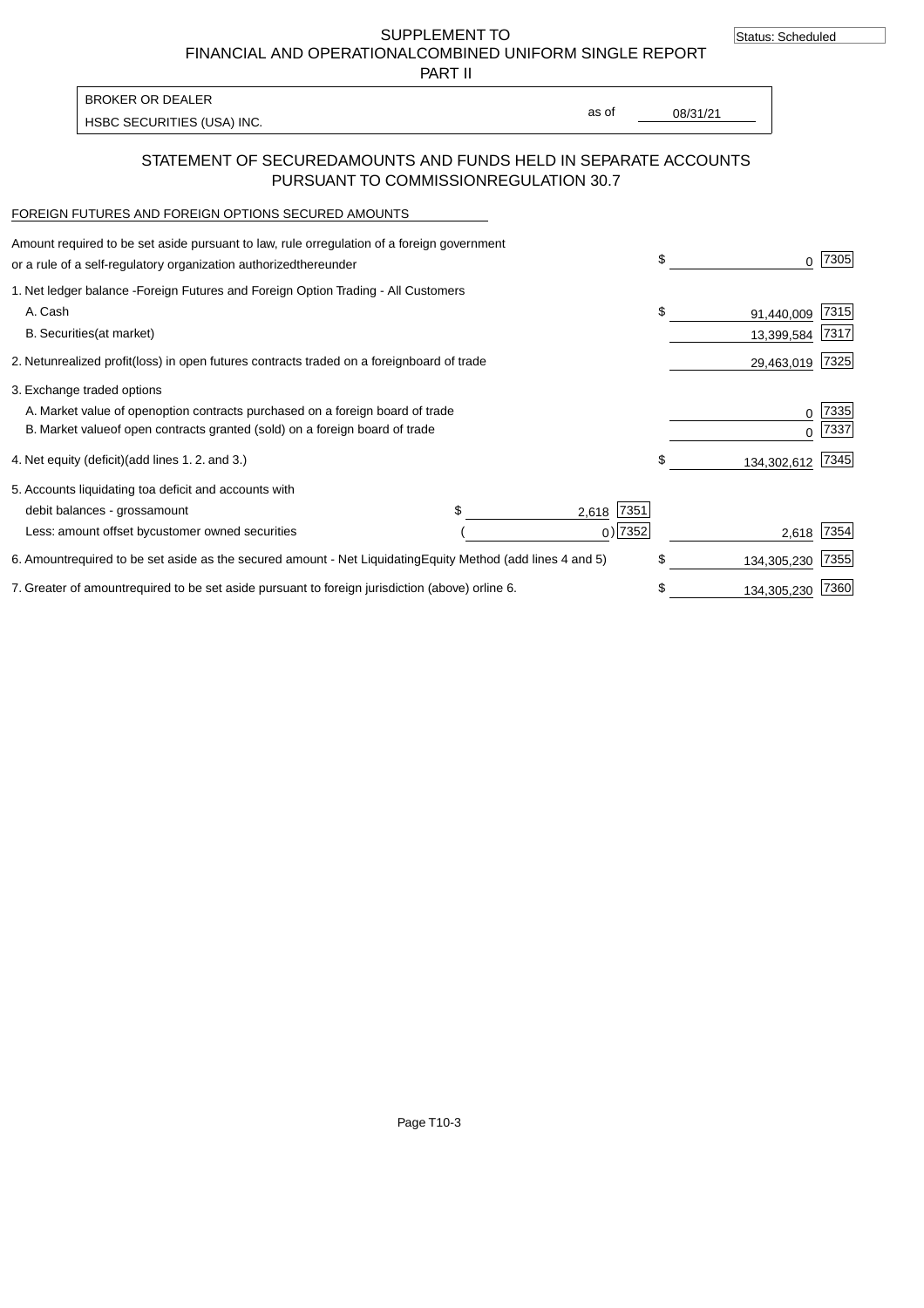SUPPLEMENT TO FINANCIAL AND OPERATIONAL COMBINED UNIFORM SINGLE REPORT

PART II

| <b>BROKER OR DEALER</b>                                                                           |                        |                 |                  |
|---------------------------------------------------------------------------------------------------|------------------------|-----------------|------------------|
| HSBC SECURITIES (USA) INC.                                                                        | as of                  | 08/31/21        |                  |
| STATEMENT OF SECURED AMOUNTS AND FUNDS HELD IN SEPARATE<br>PURSUANT TO COMMISSION REGULATION 30.7 |                        | <b>ACCOUNTS</b> |                  |
| FUNDS DEPOSITED IN SEPARATE REGULATION 30.7 ACCOUNTS                                              |                        |                 |                  |
| 1. Cash in banks                                                                                  |                        |                 |                  |
| A. Banks located in the United States                                                             | \$<br>11,831,210 7500  |                 |                  |
| B. Other banks qualified under Regulation 30.7                                                    |                        |                 |                  |
| 7510<br>Name(s):<br><b>HARRIS TRUST</b>                                                           | $0$  7520  \$          |                 | 11,831,210 7530  |
| 2. Securities                                                                                     |                        |                 |                  |
| A. In safekeeping with banks located in the United States                                         | \$<br>13,399,584 7540  |                 |                  |
| 30.7<br>B. In safekeeping with other banks qualified under Regulation                             |                        |                 |                  |
| 7550<br>Name(s):<br><b>HARRIS TRUST</b>                                                           | $0$ 7560               |                 | 13,399,584 7570  |
| 3. Equities with registered futures commission merchants                                          |                        |                 |                  |
| A. Cash                                                                                           | \$<br>$0$ 7580         |                 |                  |
| <b>B.</b> Securities                                                                              | $0$ 7590               |                 |                  |
| C. Unrealized gain (loss) on open futures contracts                                               | $0$ 7600               |                 |                  |
| D. Value of long option contracts                                                                 | $0$ 7610               |                 |                  |
| E. Value of short option contracts                                                                | $0$ ) 7615             |                 | 0 7620           |
| 4. Amounts held by clearing organizations of foreign boards of<br>trade                           |                        |                 |                  |
| 7630<br>Name(s):                                                                                  |                        |                 |                  |
| A. Cash                                                                                           | \$<br>7640             |                 |                  |
| <b>B.</b> Securities                                                                              | 7650                   |                 |                  |
| C. Amount due to (from) clearing organizations - daily<br>variation                               | 7660                   |                 |                  |
| D. Value of long option contracts                                                                 | 7670                   |                 |                  |
| E. Value of short option contracts                                                                | )7675                  |                 | 7680             |
| 5. Amounts held by members of foreign boards of trade<br>Name(s):<br>7690                         |                        |                 |                  |
| A. Cash                                                                                           | \$<br>107,802,065 7700 |                 |                  |
| <b>B.</b> Securities                                                                              | 0 7710                 |                 |                  |
| C. Unrealized gain (loss) on open futures contracts                                               | 7720<br>29,463,019     |                 |                  |
| D. Value of long option contracts                                                                 | $0$ 7730               |                 |                  |
| E. Value of short option contracts                                                                | $0$ ) 7735             |                 | 137,265,084 7740 |
| 6. Amounts with other depositories designated by a foreign<br>board of trade<br>7750<br>Name(s):  |                        |                 | 0 7760           |
| 7. Segregated funds on hand (describe:                                                            |                        |                 | 0 7765           |
| 8. Total funds in separate section 30.7 accounts                                                  |                        | \$              | 162,495,878 7770 |
| 9. Excess (deficiency) set Aside Funds for Secured Amount (subtract Line 7 Secured                |                        |                 |                  |
| Statement page T10-3 from Line 8)                                                                 |                        | \$              | 28,190,648 7380  |
| 10. Management Target Amount for Excess funds in separate section 30.7 accounts                   |                        | \$              | 15,000,000 7780  |
| 11. Excess (deficiency) funds in separate 30.7 accounts over (under) Management Target            |                        | \$              | 13,190,648 7785  |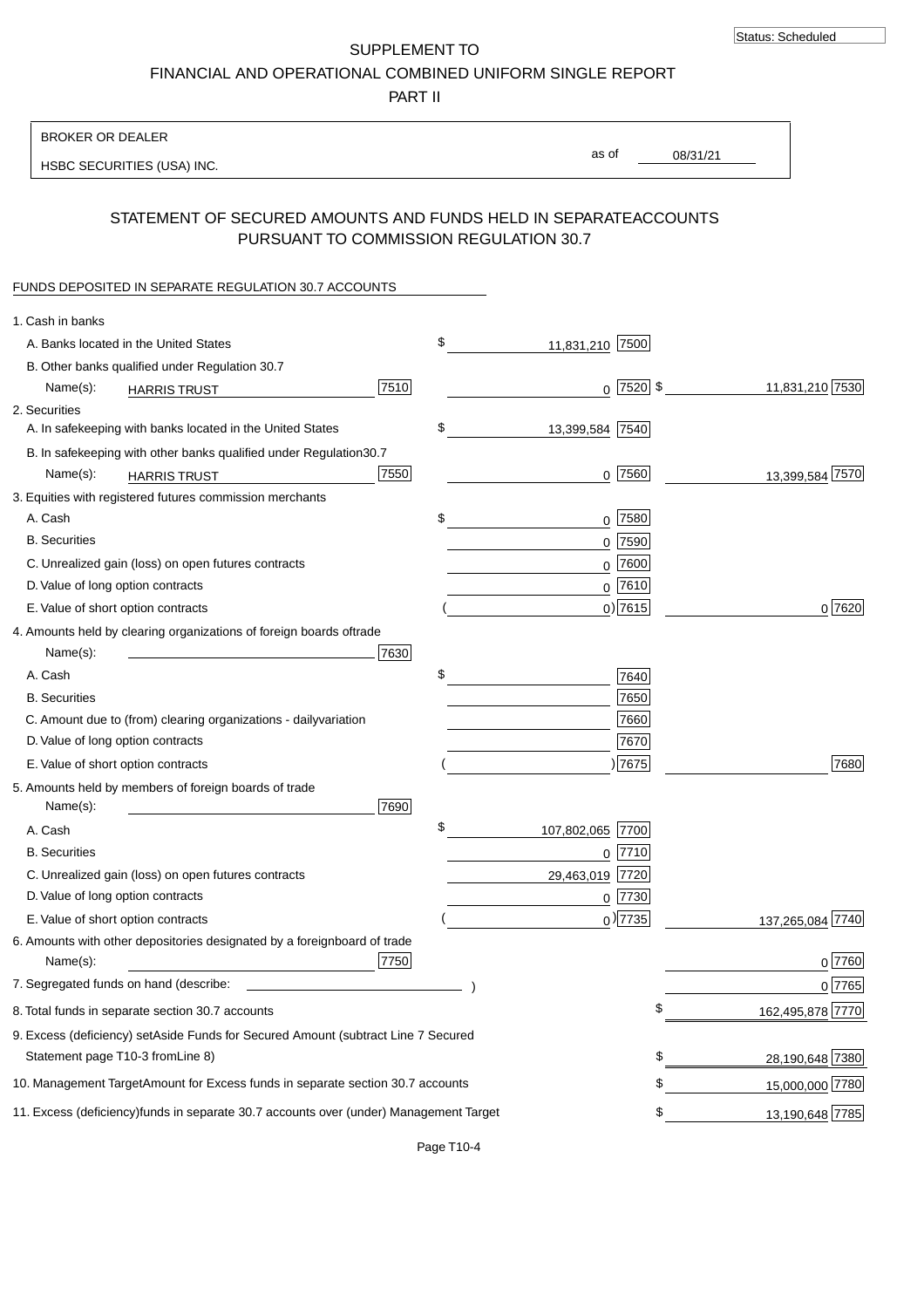SUPPLEMENT TO FINANCIAL AND OPERATIONAL COMBINED UNIFORM SINGLE REPORT

PART II

HSBC SECURITIES (USA) INC. The state of the set of the set of the set of the set of the set of the set of the set of the set of the set of the set of the set of the set of the set of the set of the set of the set of the se BROKER OR DEALER

as of

## STATEMENT OF CLEARED SWAPS CUSTOMER SEGREGATION REQUIREMENTS AND FUNDS IN CLEARED SWAPS CUSTOMER ACCOUNTS UNDER 4D(F) OF THE CEA

| <b>Cleared Swaps Customer Requirements</b>                                                                  |                          |                    |
|-------------------------------------------------------------------------------------------------------------|--------------------------|--------------------|
| 1. Net ledger balance                                                                                       |                          |                    |
| A. Cash                                                                                                     | \$<br>1,862,428,892      | 8500               |
| B. Securities (at market)                                                                                   | 863,201,002 8510         |                    |
| 2. Net unrealized profit (loss) in open cleared swaps                                                       | (1,508,791,908) 8520     |                    |
| 3. Cleared swaps options                                                                                    |                          |                    |
| A. Market value of open cleared swaps option contracts purchased                                            |                          | $0 \; 8530$        |
| B. Market value of open cleared swaps option contracts granted (sold)                                       |                          | $0)$ 8540          |
| 4. Net equity (deficit) (add lines 1, 2, and 3)                                                             | 1,216,837,986 8550<br>\$ |                    |
| 5. Accounts liquidating to a deficit and accounts with                                                      |                          |                    |
| 11,561,361 8560<br>debit balances - gross amount<br>\$                                                      |                          |                    |
| 11,493,983) 8570<br>Less: amount offset by customer owned securities                                        | 67,378 8580              |                    |
| 6. Amount required to be segregated for cleared swaps customers (add lines 4 and 5)                         | 1,216,905,364 8590<br>\$ |                    |
| Funds in Cleared Swaps Customer Segregated Accounts                                                         |                          |                    |
| 7. Deposited in cleared swaps customer segregated accounts at banks                                         |                          |                    |
| A. Cash                                                                                                     | 4,809,276 8600<br>\$     |                    |
| B. Securities representing investments of cleared swaps customers' funds (at market)                        |                          | 0 8610             |
| C. Securities held for particular cleared swaps customers in lieu of cash (at market)                       | 38,375,566 8620          |                    |
| 8. Margins on deposit with derivatives clearing organizations in cleared swaps customer segregated accounts |                          |                    |
| A. Cash                                                                                                     | 420,050,151 8630         |                    |
| B. Securities representing investments of cleared swaps customers' funds (at market)                        | $\Omega$                 | 8640               |
| C. Securities<br>held for particular cleared swaps customers in lieu of cash (at market)                    | 824,825,436 8650         |                    |
| 9. Net settlement from (to) derivatives clearing organizations                                              | $(2,430,765)$ 8660       |                    |
| 10. Cleared swaps options                                                                                   |                          |                    |
| A. Value of open cleared swaps long option contracts                                                        |                          | $0^{8670}$         |
| B. Value of open cleared swaps short option contracts                                                       |                          | $0$ ) 8680         |
| 11. Net equities with other FCMs                                                                            |                          |                    |
| A. Net liquidating equity                                                                                   |                          | $0^{8690}$         |
| B. Securities representing investments of cleared swaps customers' funds (at market)                        |                          | $0 \frac{8700}{ }$ |
| C. Securities held for particular cleared swaps customers in lieu of cash (at market)                       |                          | 0 8710             |
| 12. Cleared swaps customer funds on hand (describe:                                                         |                          | $0 \frac{8715}{ }$ |
| 13. Total amount in cleared swaps customer segregation (add lines 7 through 12)                             | 1,285,629,664 8720<br>\$ |                    |
| 14. Excess (deficiency) funds in cleared swaps customer segregation (subtract line 6 from line 13)          | 68,724,300 8730          |                    |
| 15. Management Target Amount for Excess funds in cleared swaps segregated accounts                          | 58,000,000 8760<br>\$    |                    |
| 16. Excess<br>(deficiency) funds in cleared swaps customer segregated accounts over                         |                          |                    |
| <b>Management Target Excess</b><br>(under)                                                                  | 10,724,300 8770<br>\$    |                    |